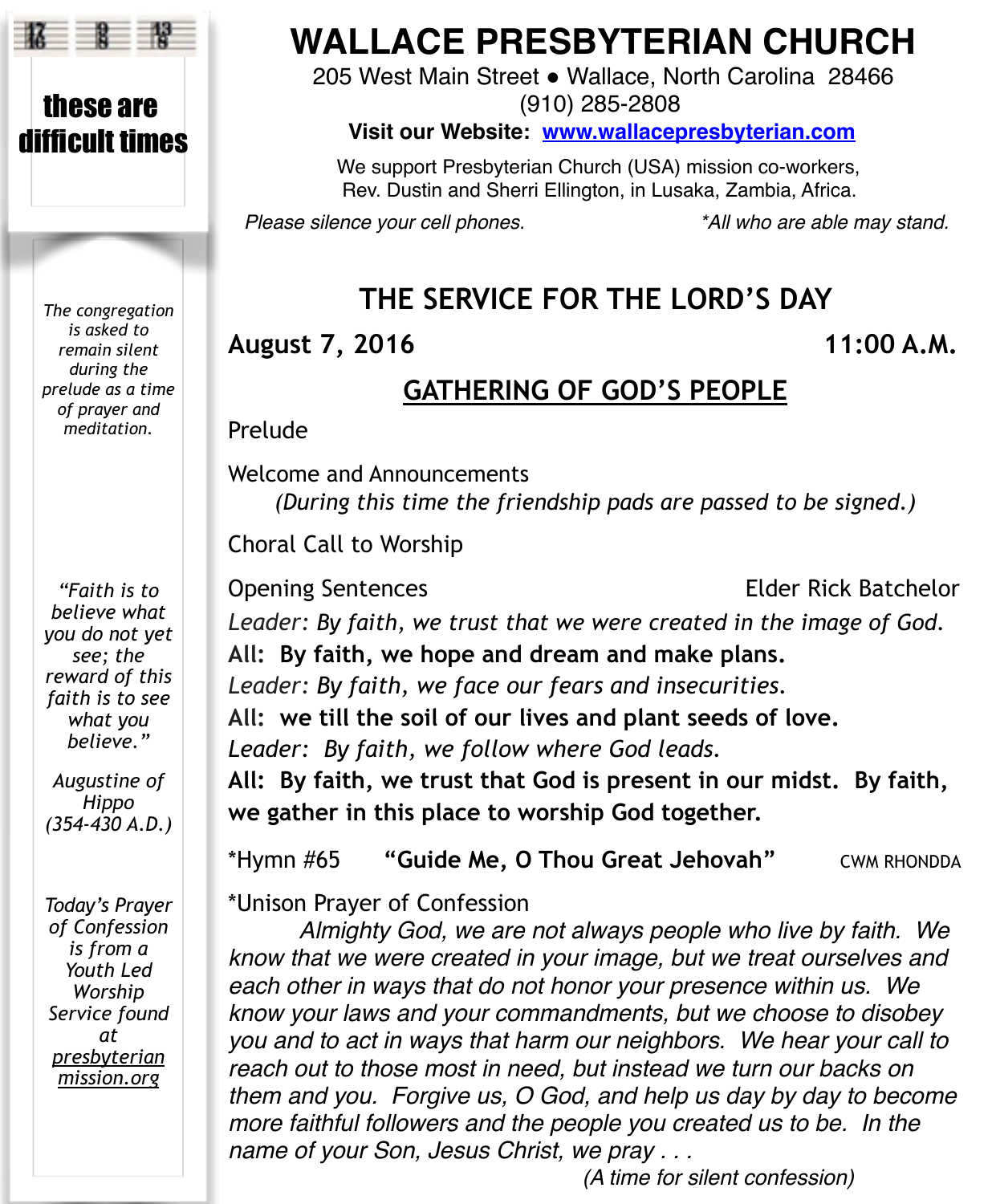*"Faith is not belief without*  \*Responsive Assurance of Pardon *Leader: What we have hoped for is true. What we cannot see has been made known. God's forgiveness is certain and sure. God is not ashamed to be called our God.*  **All: By God's grace we are forgiven through Jesus Christ. Thanks be to God!**  \*Gloria Patri Hymn #581 *Glory Be to the Father* **PROCLAIMING GOD'S WORD** Children's Sermon Special Music **"Find Us Faithful""** John Mohr Randy Bittner, baritone *We're pilgrims on the journey of the narrow road, those who've gone before us line the way. Cheering on the faithful, encouraging the weary, their lives a stirring testament to God's sustaining grace. Surrounded by so great a cloud of witnesses, let us run the race not only for the prize. But as those who've gone before us, let us leave to those behind us the heritage of faithfulness passed on through Godly lives. O may all who come behind us find us faithful. May the fire of our devotion light their way. May the footprints that we leave lead them to believe, and the lives we live inspire them to obey.*  Prayer for Illumination  *Send your Spirit among us, O God, as we meditate on your love. Prepare our minds to hear your Word, move our hearts to embrace what we hear, and strengthen our will to follow your way. We pray this through Christ, our Savior. Amen.*

Old Testament Lesson: Elder Rick Batchelor  *Genesis 11:31 - 12:9* +Pages 8,9 \*Hymn #684 **"Faith Begins by Letting Go"** LUX PRIMA New Testament Lesson Hebrews 11:1-3, 8-16 +Page 977

*proof, but trust without reservation." D. Elton* 

*Trueblood, 20th century American Quaker author and theologian*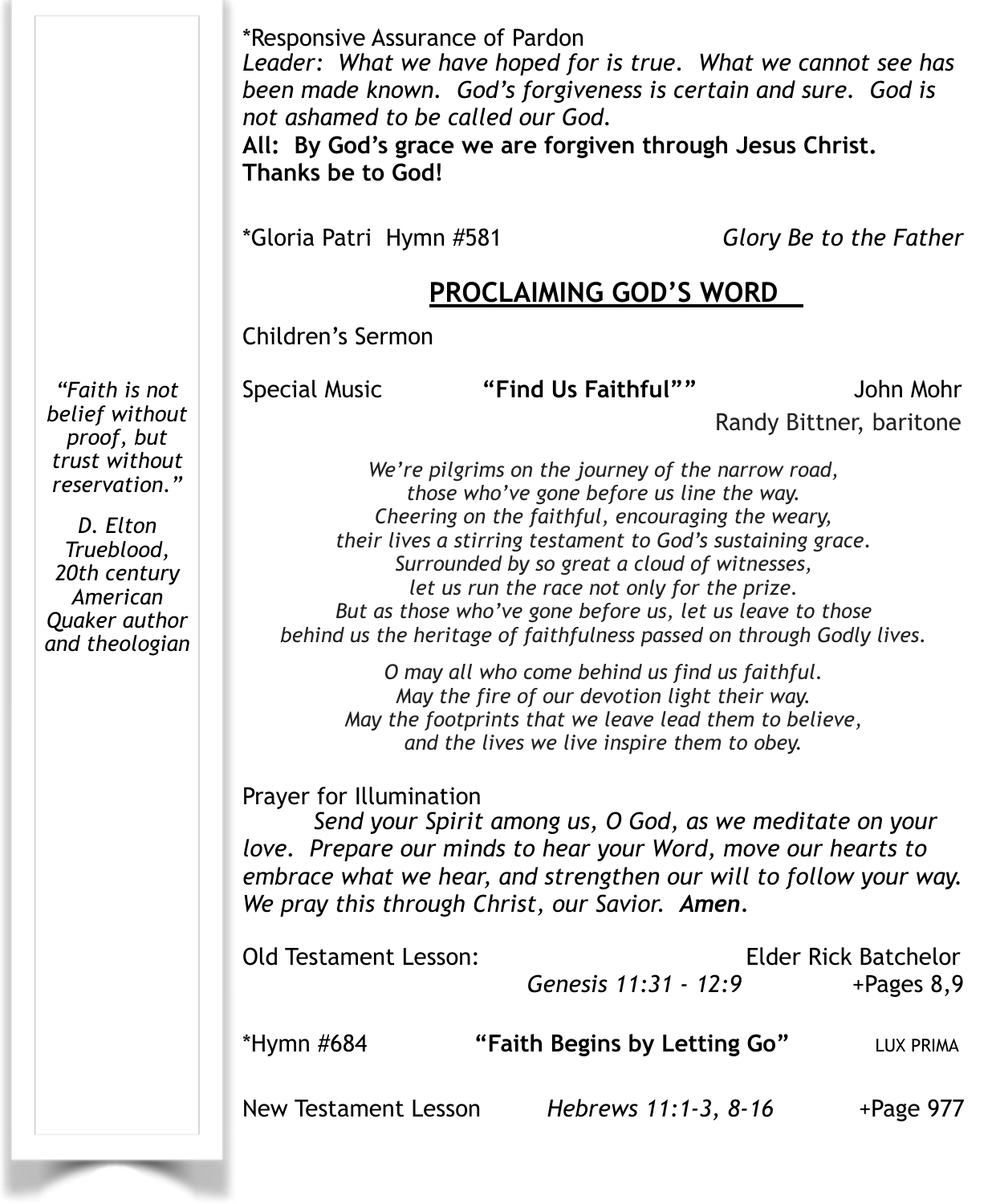"Faith is taking the first step even when you don't see the whole staircase."

Dr. Martin Luther King, Jr.

*"In the same way, faith by itself, if it is not accompanied by action, is dead."* 

*James 2:17 (New International Version)* 

*"Never be afraid to trust an unknown future to a known God."* 

*Corrie ten Boom, Dutch Christian imprisoned by the Nazis for helping Jews escape the* 

*Words to Live By in Times Such as These*

**"Moving Forward in FAITH"** 

A Time for Reflection

Pastoral Prayer with The Lord's Prayer

# **GIVING THANKS TO GOD**

Presentation of Tithes and Offerings

**Offertory** 

\*Doxology and Prayer of Dedication *Praise God from whom all blessings flow; Praise Him all creatures here below; Praise Him above ye heavenly host; Praise Father, Son, and Holy Ghost. Amen.*

\*The Affirmation of Faith The Apostles' Creed I believe in God the Father Almighty, Maker of heaven and earth, And in Jesus Christ his only Son our Lord; who was conceived by the Holy Ghost, born of the Virgin Mary, suffered under Pontius Pilate, was crucified, dead, and buried; he descended into hell; the third day he rose again from the dead; he ascended into heaven, and sitteth on the right hand of God the Father Almighty; from thence he shall come to judge the quick and the dead. I believe in the Holy Ghost, the holy catholic Church, the communion of saints, the forgiveness of sins, the resurrection of the body, and the life everlasting. **Amen.** 

\*Hymn #307 **"God of Grace and God of Glory"** NOEL

CONGREGATIONAL MEETING

\*Benediction !!!!!

\*Choral Benediction

\*Postlude

\**All who are able may stand.* +*The page number in the pew Bible.* 

Sermon Dr. Philip K. Gladden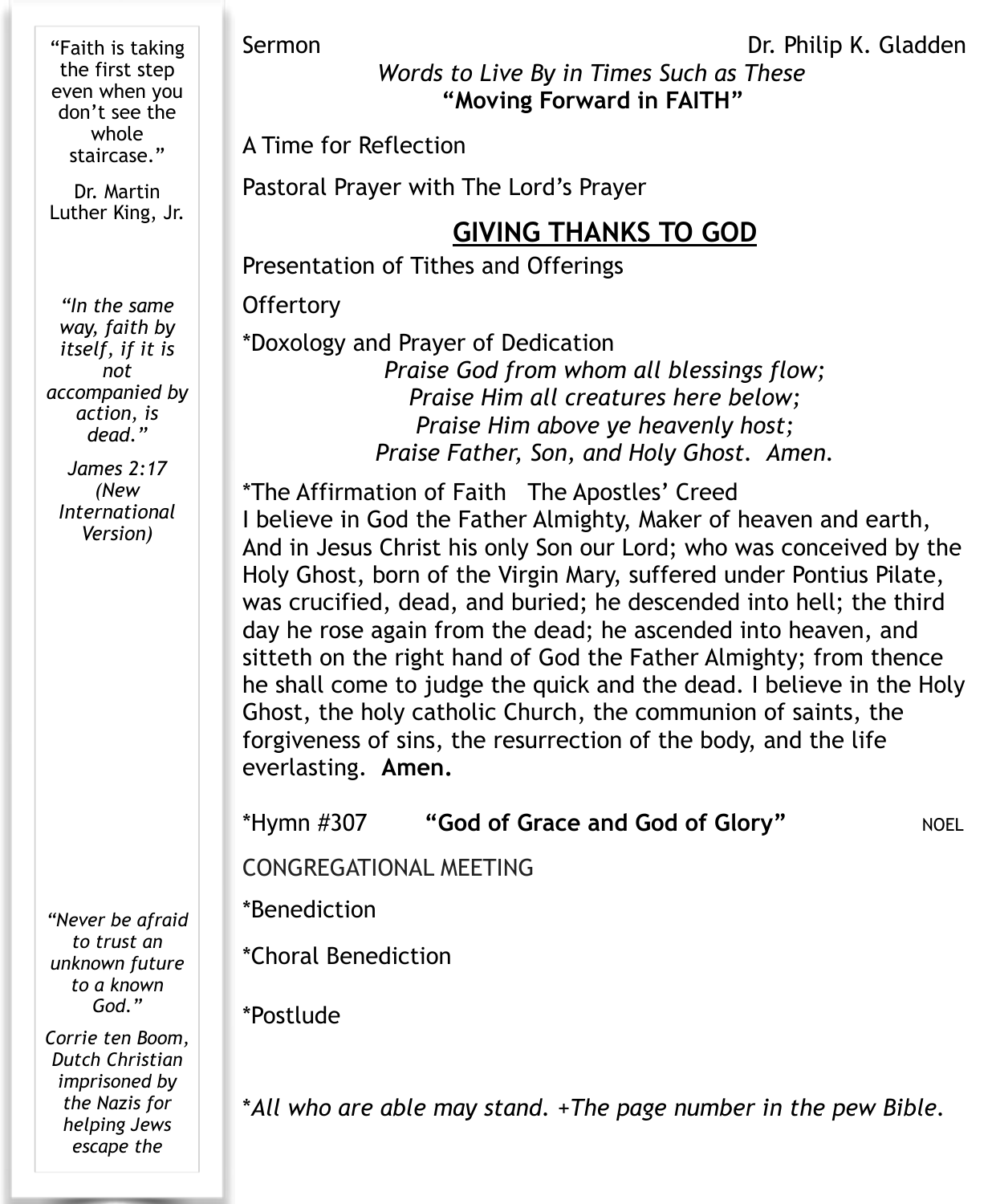

*.*



# *Fall Gathering of PW of Coastal Carolina*

Saturday, August 20 First Presbyterian Church 1002 North Chestnut Street, Lumberton, NC

Registration, Exhibits, Food and Fellowship: 9:00 - 9:45 Speaker: Reverend Judy Siker Author of 2016-2017 *Horizons* Bible Study

*Who is Jesus? What a Difference a Lens Makes*

Transportation provided. Call Cindy Barrow at 285-2561



# **GREETINGS FROM ZAMBIA!**

**Thursday, August 11 6:30 p.m. Dessert Buffet**



Dr. Dustin Ellington, our mission co-worker in Lusaka, Zambia, will be our guest on Thursday, August 11. Dustin will give us an update on his work at the Justo Mwale Theological University.

Bring your favorite dessert to share with your friends and join us to welcome Dustin.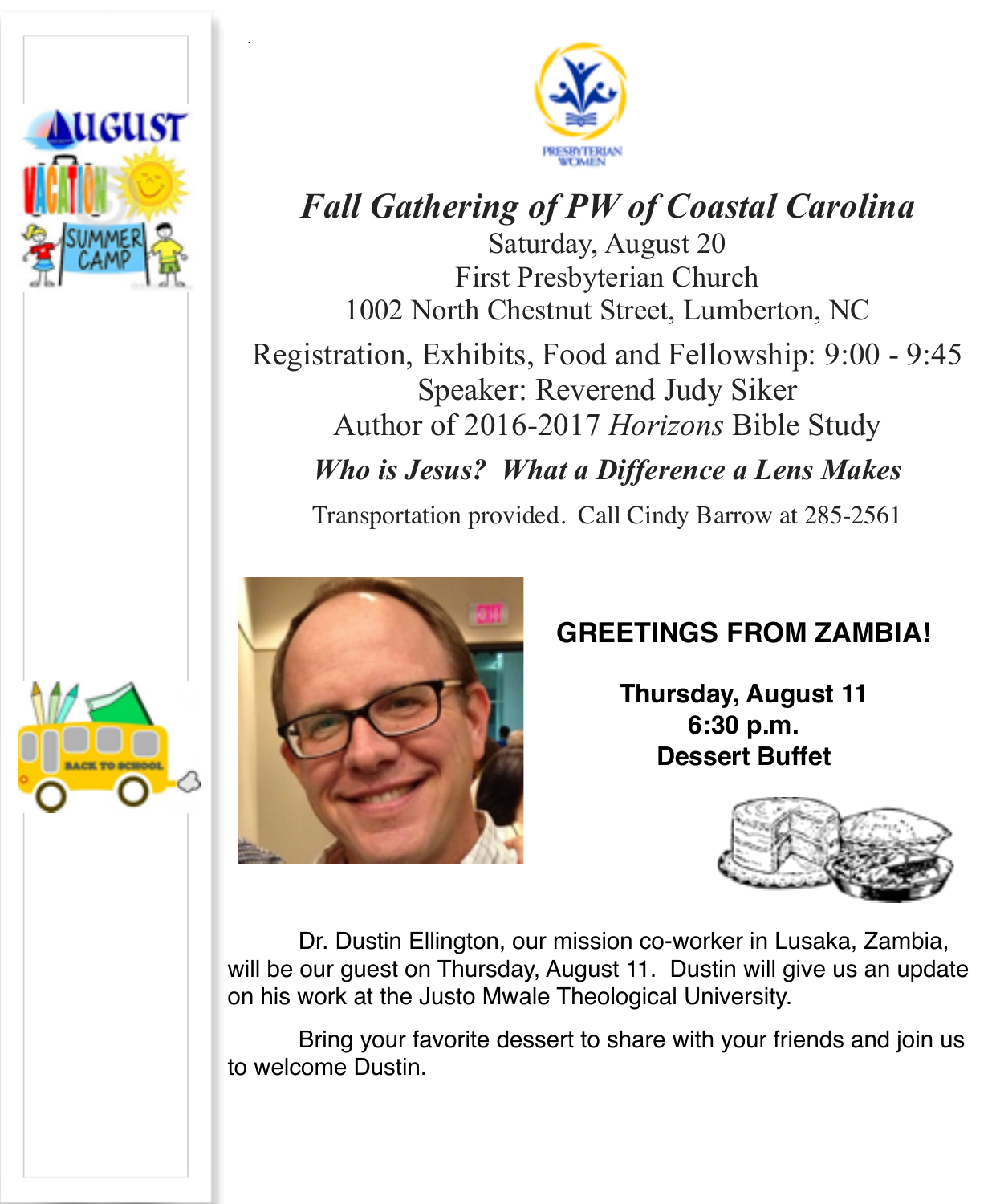## **WEEKLY CALENDAR**

| Sunday, August 7                     | $9:40$ am         | <b>Opening Assembly</b>                       |
|--------------------------------------|-------------------|-----------------------------------------------|
|                                      | 10:00 am          | <b>Sunday School</b>                          |
|                                      | 11:00 $am$        | Worship                                       |
|                                      | 12 Noon           | <b>Congregational Meeting</b>                 |
| Tuesday, August 9                    | $6:30 \text{ am}$ | Coffee, Room 304                              |
|                                      | 7:00-7:30 am      | SonRise Worship, Room 304                     |
|                                      | 9:00 am-12 noon   | <b>Summer Reading Ministry</b>                |
| Wednesday, August 10 9:00 am-12 noon |                   | <b>Summer Reading Ministry</b>                |
|                                      | $10:00$ am        | Bible Study, Church Office Building           |
|                                      | 12 Noon           | Summer Reading Ministry Hot Dog Lunch         |
| Thursday, August 11                  | 6:30 pm           | Dessert Buffet, Dr. Dustin Ellington, speaker |

# **NOTES AND ANNOUNCEMENTS**

- **The session has called a congregational meeting** for today immediately following worship for the purpose of electing the 2016 Nominating Committee. The following names will be placed in nomination to serve on the 2016 Nominating Committee for elders. From the session: Dottie Obenour and Joell Parker. From the Presbyterian Women: Nettie Batchelor and Joyce Ange. From the Sunday School Department: Lydia Woodard and Harvey Knowles. From the Youth: Payton Johnson. Rev. Philip Gladden will serve as an advisory member.
- Please join the minister for a Bible study on Romans 12:14-21 and Matthew 5:43-48 on Wednesday, August 10 at 10:00 a.m. in the Church Office Building.
- **. Our Summer Reading Ministry** concludes on Wednesday with a hot dog lunch for the students, their families, and volunteers. Students will be recognized with certificates and gift bags of school supplies. Thanks to everyone who helped with this important outreach ministry!
- **BOOK DRIVE** to benefit the Rainelle, West Virginia Public Library which lost all its contents due to the horrific flooding. You can donate any books that can be used in a library. The Book Drive continues through August 15. Bring your books to the Fellowship Hall on Sunday or to the Church Office Building Monday-Thursday (8:00 am-12 noon, 1:00-5:00 pm) or Friday (8:00 am -12 noon)



### **KIRKWOOD SUMMER VESPER SERVICE**

Sunday, August 14 5:00 p.m. Refreshments under the Large Pavilion 6:00 p.m. Worship by the Lake Sponsored by Friends of Kirkwood Hosted by St. Andrews-Covenant Presbyterian Church